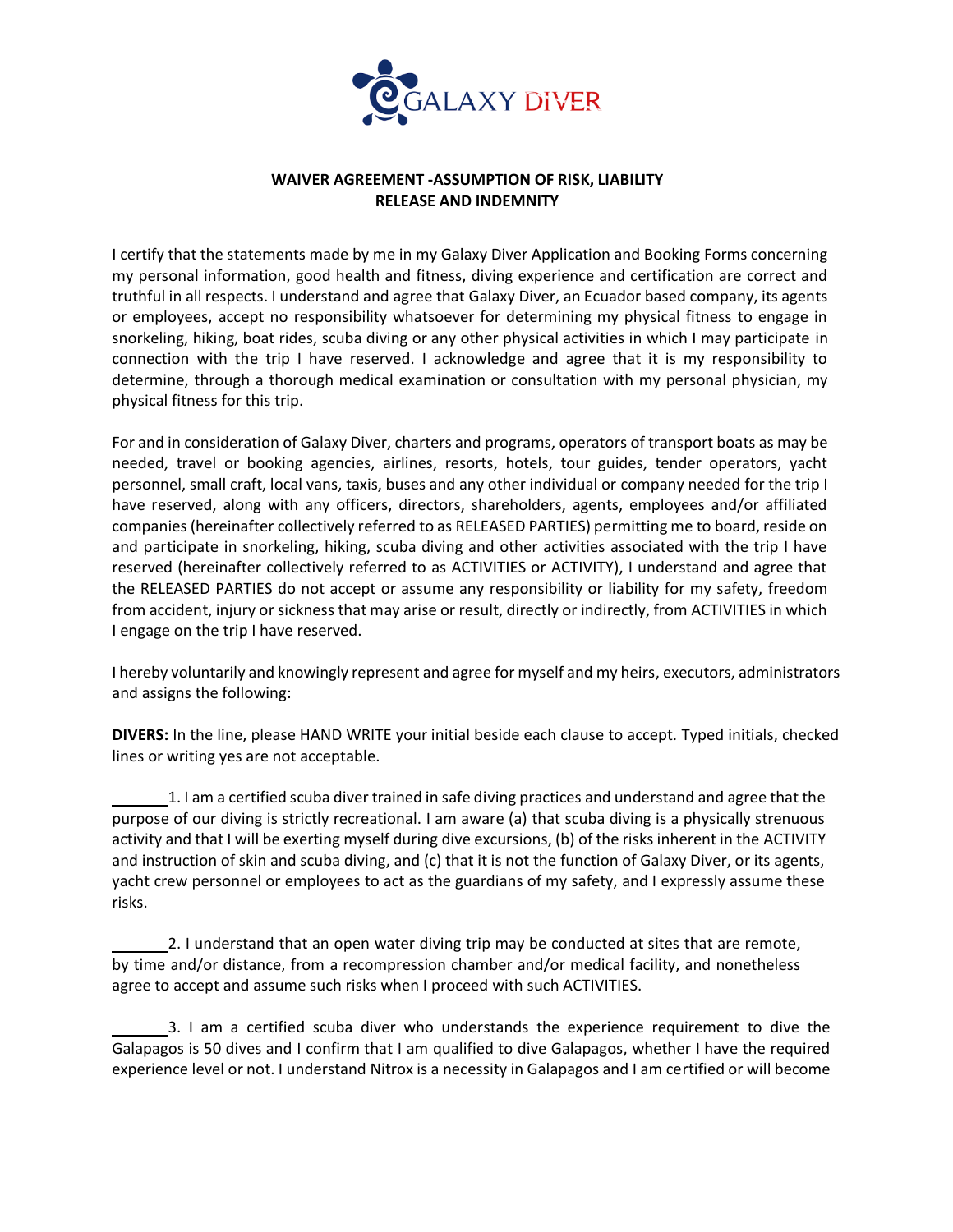

certified prior to diving Galapagos. Furthermore, I understand that I have the option to hire a private dive guide to accompany me if I do not have sufficient experience.

4. I understand that even if I follow all of the appropriate dive practices, there is still some risk of me sustaining a heart attack, decompression sickness, embolism or other diving-related injuries, and I expressly assume the risk of such injuries or illnesses.

5. I further understand that diving in ocean waters involves additional risks due to the environment, animal or sea life (such as sharks), currents and mechanical or equipment failure (my own or rental equipment) or misuse and that injury or death may occur from such risks, and I expressly assume such risk.

6. In case of a medical emergency, I authorize the Captain and/or crew of the boat and/or other personnel, if the injury occurs during one of our ACTIVITIES, to administer first aid or get proper medical attention if necessary. I understand that the nearest medical facility and/or recompression chamber may be many hours away and I may require air evacuation. The time involved with boat and air transport poses additional risk to my personal safety. I voluntarily accept this additional risk and am fully prepared to pay all expenses related to evacuation and recompression chamber treatment should it be deemed necessary by myself, doctors, the yacht or tour personnel.

7. I affirm that: (a) I have no medical history or condition and am taking no medication contraindicated for diving, or (b) I will be in possession of a doctor's statement less than one year old affirming my fitness to dive despite one or more contraindicated medical conditions or medications that I am taking. I understand that, if I have a contraindicated medical history or condition or take contraindicated medication, and cannot provide a current doctor's recommendation of my fitness to dive, I will be unable to participate in diving activities for the trip I have reserved, and that no refund or other consideration will be given.

## **DIVERS AND NON-DIVERS:**

8. I acknowledge that I have been fully and completely advised of the potential hazards and dangers incidental to boat-based residence and in-water activities, including remoteness by time and/or distance from any medical facilities, and I expressly assume such risk.

9. I shall observe strictly and comply with such additional reasonable terms and regulations as local operators and/or its employees may from time to time deem desirable or needful to prescribe before or during any ACTIVITIES I undertake onboard or on land during the tour I have reserved, for insurance, safety or other reasons.

10. I understand and agree that, in consideration of being allowed to participate in the trip I have reserved and the ACTIVITIES that may be available in connection with that trip, I hereby waive, release and absolve the RELEASED PARTIES of and from any and all liability and responsibility for personal injury, property loss, death, loss of services and any and all other damages that I may sustain in conjunction with or arising out of my participation on the trip I have reserved and the ACTIVITIES made available in connection therewith, whether such injuries, losses or damages result from negligence, products, liability, strict liability, seaworthiness of the yacht, equipment rentals are the fault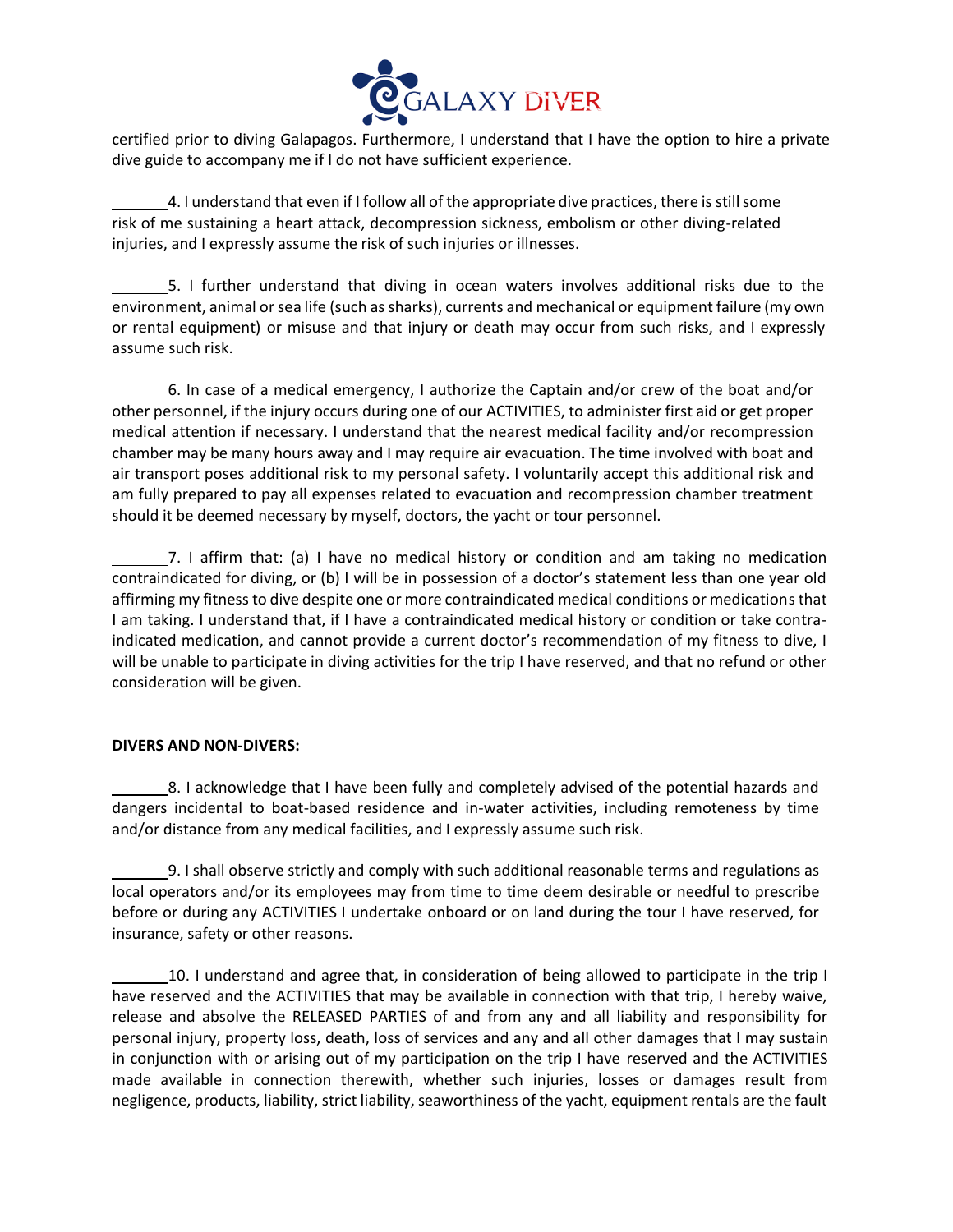

of any of the RELEASED PARTIES. I further agree to defend, indemnify and hold harmless the RELEASED PARTIES from any claim or lawsuit by me or anyone purporting to act on my behalf for any such personal injury, property loss, death or other damages. In the event I shall prosecute any such claim against Galaxy Diver, and/ or its local operators, employees or agents, I shall (a) indemnify and hold them harmless from any and all loss or liability, including costs and attorneys' fees, and (b) agree to interpret this agreement according to the laws of Ecuador. I further agree that any claim brought by me or my successors against any party or persons whatsoever, arising in any matter out of or relating in any manner to this reservation or any contract formed hereby or hereafter on the basis of this reservation, or any act or circumstance arising from or related to any use by myself of any vessel, facility or employee, agent, affiliate, yacht personnel or subsidiary of all RELEASED PARTIES, whether in tort, in contract or otherwise must be adjudicated solely within the tribunals and courts in Ecuador and not in any other place, tribunal or court, including, but not limited to, signatory's place of residence as stated in this reservation, and must be brought within 180 days from the date of the alleged accident, event, occurrence, or other basis for the claim, or else will be absolutely time-barred. Any lawsuit against any RELEASED PARTIES filed more than 270 days after the date of the alleged accident, event, occurrence, or other basis for the claim, will be absolutely time-barred.

11. I understand that Galaxy Diver and/or it's local operations, agents, employees, etc (RELEASED PARTIES) are in no case responsible for airfare cancellation penalties or change fees, nor additional travel costs incurred in the event of a forced itinerary change to comply with government regulation, Force Majeure, weather concerns, minor delays or inconveniences, missed connections, lost baggage recovery, or expenses incurred due to travel delays, whether or not such travel is booked by or through Galaxy Diver, it's agents or operators. I understand that Galaxy Diver, is not responsible if any factor not within their control forces cancellation of the trip, including but not limited to political unrest, volcanic eruptions, tsunamis, air carrier strike, adverse weather nor any known or unknown government regulation or Galapagos National Park regulation which may affect the reservation I have made. I agree to obtain trip cancellation insurance coverage if I wish my trip costs or other fees to be reimbursed in the event of any of the circumstances described above.

12. I understand and agree that the RELEASED PARTIES reserve the right to deny my reservation for any reason whatsoever. I fully understand that it is my responsibility to conduct myself with reasonableness and follow all of the rules and regulations set forth by the captain and crew on any vessel. I acknowledge and agree that if, at any time, my behavior is deemed inappropriate, unsuitable, or, in any way, endangers the boat, passengers, divers or the marine ecosystem, the Captain has the right to refuse service to me or to remove me from the boat.

13. I further represent and agree:

**(a)** That I am of legal age and am competent to sign this Waiver and Release Agreement or, if not, that my parent or legal guardian shall sign on my behalf, or has given written consent to my signing this document, and that my guardian or parent completely understands and concurs with this Waiver and Release Agreement.

(**b)** That I will inspect my snorkeling, scuba diving or other program equipment prior to engaging in the Activities and that I will notify the RELEASED PARTIES if any of the equipment is not working properly. I will not hold the RELEASED PARTIES responsible for any injuries received as a result of my failure to